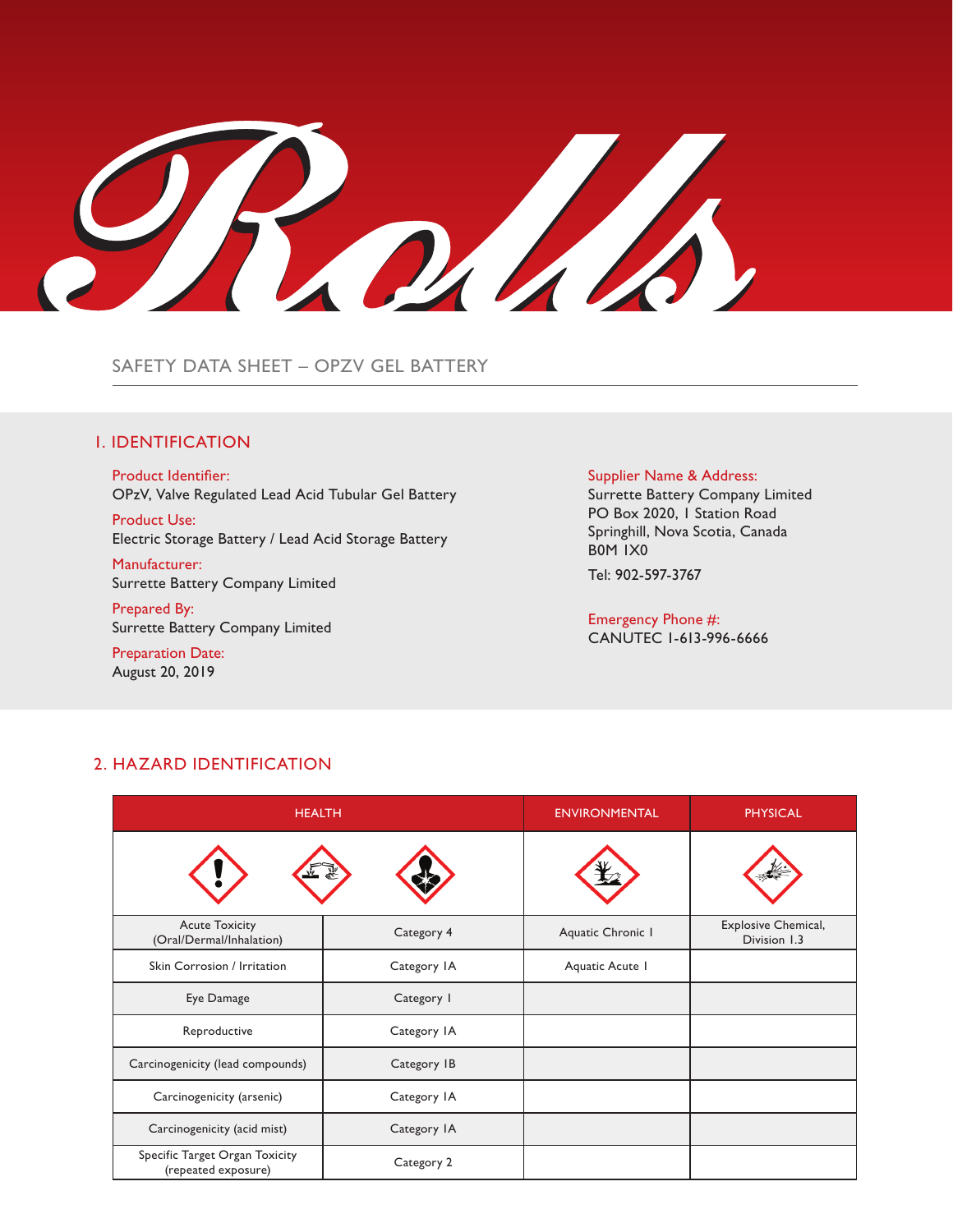### \*NOTE:

The OPzV batteries are not hazardous when used according to the instructions of the manufacturer under normal conditions\*

### HAZARD STATEMENTS

- DANGER!
- Harmful if swallowed, inhaled or in contact with skin
- Acid causes severe skin burns and eye damage
- May damage fertility or the unborn child if ingested or inhaled
- May cause harm to breast-fed children
- May cause cancer if ingested or inhaled
- Causes skin irritation, serious eye damage
- Contact with internal components may cause irritation or severe burns
- Causes damage to central nervous system, blood and kidneys through prolonged or repeated exposure if ingested or inhaled
- Irritating to eyes, respiratory system and skin
- May form explosive air/gas mixture during charging
- Extremely flammable gas (hydrogen)
- Explosive, fire, blast or projection hazard

### SIGNAL WORD: DANGER!

### PRECAUTIONARY STATEMENTS

- Obtain special instructions before use
- Do not handle until all safety precautions have been read and understood
- Wash thoroughly after handling
- Do not eat, drink or smoke when using this product
- Avoid contact during pregnancy/while nursing
- Wear protective gloves/protective clothing, eye protection/face protection
- Avoid breathing dust/fume/gas/mist/vapors/spray
- Use only outdoors or in a well-ventilated area
- Avoid contact with internal acid
- Do not breathe dust/fume/gas/mist/vapors/spray
- Keep away from heat/sparks/open flames/hot surfaces
- If swallowed or consumed: Rinse mouth; Do not induce vomiting; Call poison center/doctor if you feel unwell
- If on clothing or skin (or hair): Remove/take off immediately all contaminated clothing and wash it before reuse; Rinse skin (hair) with water/shower
- If inhaled: Remove person to fresh air and keep comfortable for breathing; Immediately call poison center or doctor
- If in eyes: Rinse cautiously with water for several minutes; Remove contact lenses if present and easy to do; Continue rinsing; If exposed/concerned or if you feel unwell seek medical attention/advice
- Store locked up, in a well ventilated area, in accordance with local and national regulation
- Dispose of contents/container in accordance with local and national regulation
- Keep out of reach of children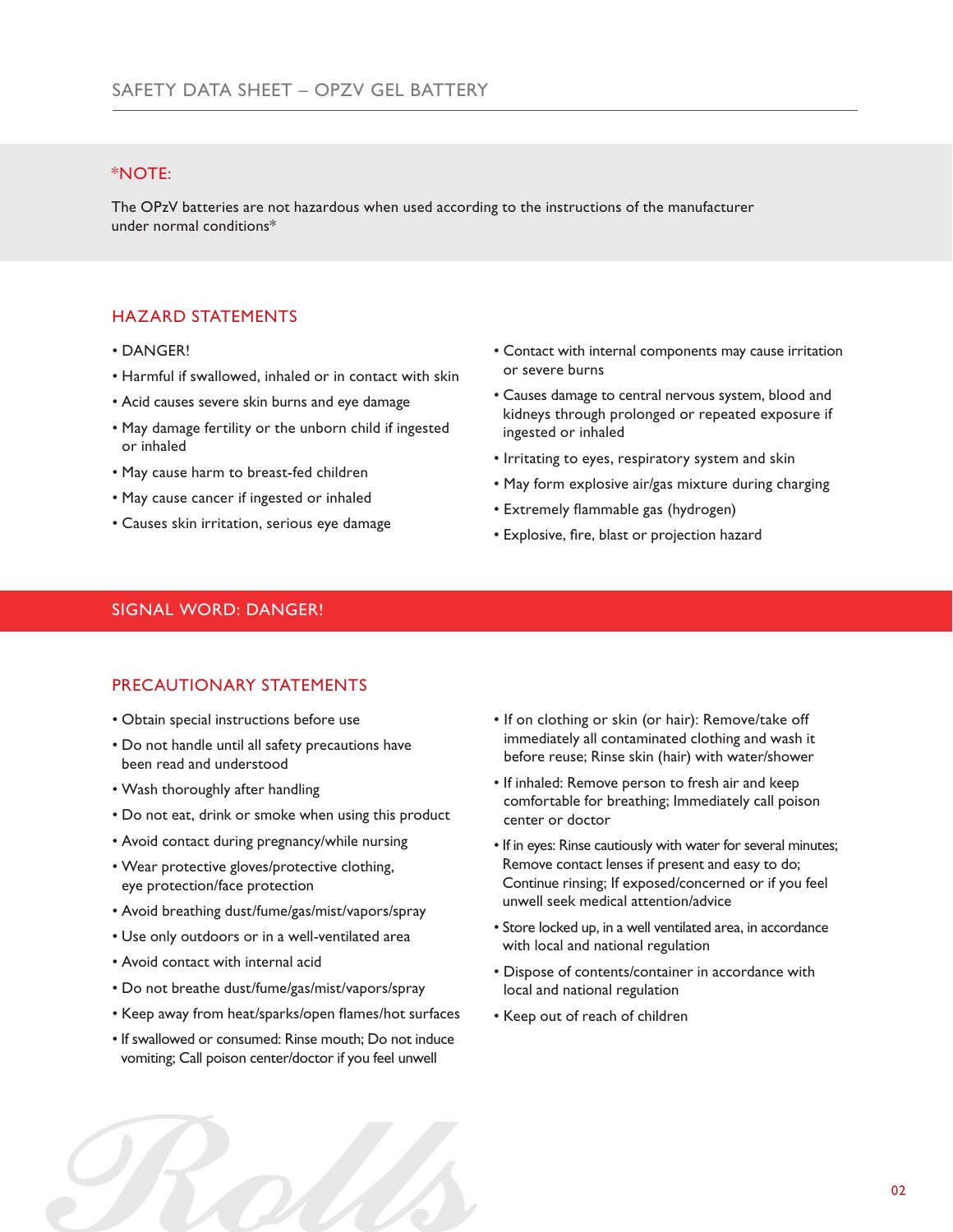# 3. COMPOSITION / INFORMATION ON INGREDIENTS

| <b>INGREDIENTS</b><br>(CHEMICAL / COMMON NAME) | CAS#                 | % BY WEIGHT |
|------------------------------------------------|----------------------|-------------|
| Lead and Lead Oxide                            | 7439-92-1, 1309-60-0 | 60-70       |
| Sulfuric Acid (Electrolyte)                    | 7664-93-9            | $10 - 15$   |
| Acrylonitrile Butadiene Styrene (ABS)          | $9003 - 56 - 9$      | $5 - 10$    |
| Calcium                                        | 7440-70-2            | < 0.5       |
| Tin                                            | $7440 - 31 - 5$      | $\leq$      |
| PVC-SiO2 Separator                             | N/A                  | $3 - 4$     |
| <b>Fumed Silica</b>                            | N/A                  | $1 - 1.5$   |

# 4. FIRST-AID MEASURES

The OPzV batteries are not hazards for eye and skin contact under normal circumstances. In the case of exposure to internal parts of the battery, the following measures should be taken.

### Inhalation:

Electrolyte (Sulfuric Acid) – Remove to fresh air immediately. If not breathing give artificial respiration. If breathing is difficult, give oxygen. If breathing difficulty does not improve rapidly, transport to doctor. Consult a doctor.

Lead – remove from exposure, gargle, wash nose and lips; consult a doctor.

### Ingestion:

Electrolyte (Sulfuric Acid) – Give large quantities of water, do NOT induce vomiting. Get immediate medical attention.

Lead – Consult doctor immediately.

### Skin:

Electrolyte (Sulfuric Acid) – Flush with large amounts of water for at least 15 minutes. Remove contaminated clothing, including shoes. Wash contaminated clothing before reuse, discard contaminated shoes. Seek medical attention if symptoms/irritation persists.

Lead – Wash immediately with soap and water.

### Eyes:

Electrolyte (Sulfuric Acid) – Flush immediately with large amounts of water for at least 20 minutes while lifting lids. Seek immediate medical attention.

Lead – Flush immediately with large amounts of water for at least 20 minutes while lifting lids. Seek immediate medical attention.

### 5. FIRE-FIGHTING MEASURES

Flammable Limits: LEL = 4.1% (hydrogen Gas in air), UEL = 74.2%

Extinguishing Media/Agents – CO2 (do not use directly on cells), appropriate foam, dry chemical powder; use appropriate media/agents for surrounding fire and avoid breathing vapors.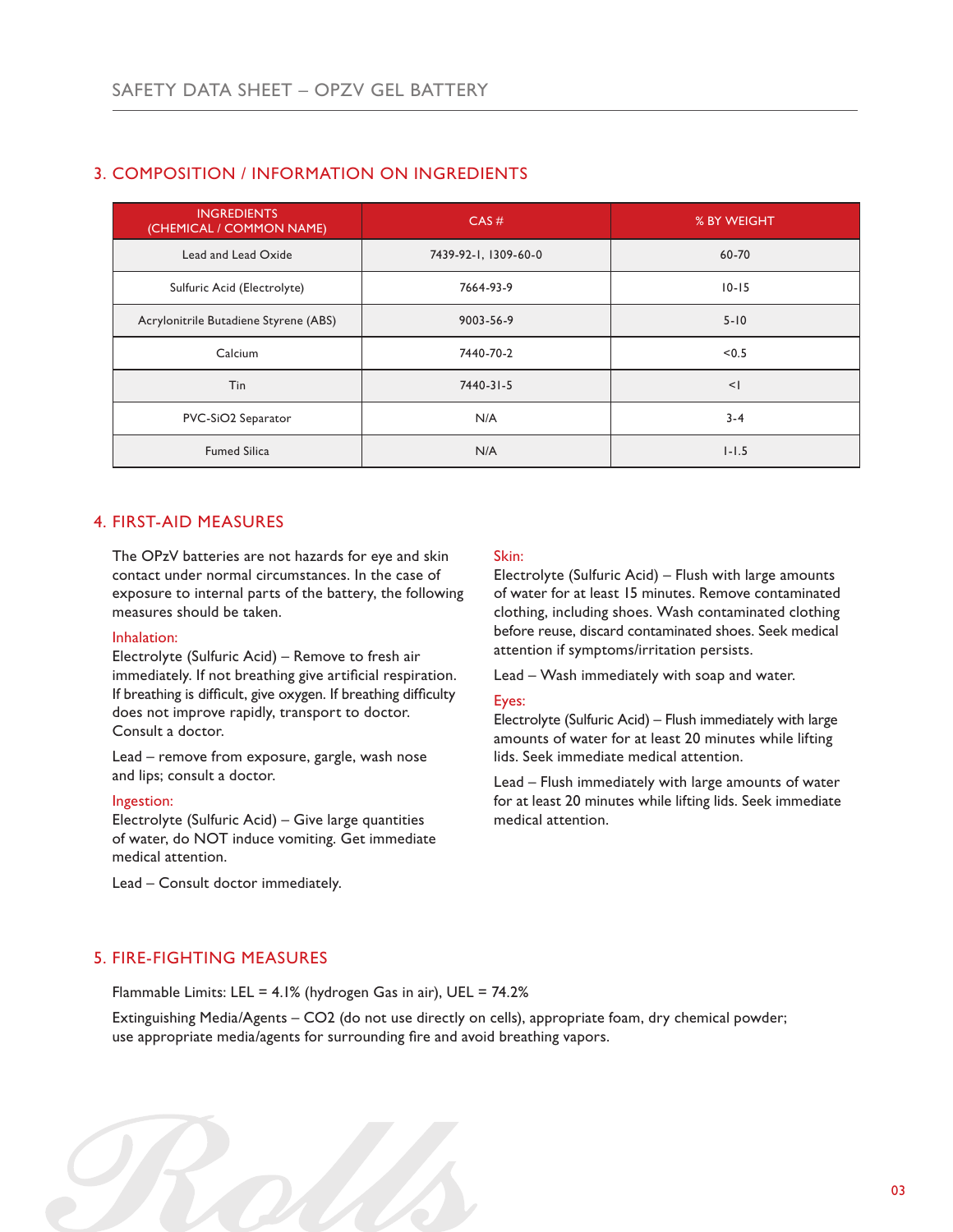## 5. FIRE-FIGHTING MEASURES CONT'D.

The OPzV batteries are not hazards for eye and skin contact under normal circumstances. In the case of exposure to internal parts of the battery, the following measures should be taken.

#### Fire Fighting Procedures:

Use positive pressure, self-contained breathing apparatus (or cartridge type mask). Beware of acid splatter during any application of water (if battery acid or metal is not in danger of being exposed) and wear acid-resistant clothing, gloves, face and eye protection (chemical splash guards or face shield). If batteries are on charge, shut off power to the charging equipment.

\*note – strings of series connected batteries may still pose risk of electric shock even when charging equipment is shut down\*

# Hazardous Combustion products:

CO, CO2, acid, hydrogen and oxygen gas.

Highly flammable hydrogen gas is generated during charging and operation of batteries. If ignited by burning cigarette, naked flame or spark, may cause battery explosion with dispersion of casing fragments and corrosive liquid electrolyte. Keep away all sources of gas ignition and do not allow metallic articles to simultaneously contact the negative and positive terminals of the battery. Carefully follow manufacturer's instructions for installation and service.

# 6. ACCIDENTAL RELEASE MEASURES

Wear acid-resistant clothing, boots, gloves and face shield. Stop flow of material, contain/absorb small spills with dry sand, earth or vermiculite; do not use combustible materials and ventilate area. Pump spilled electrolyte into marked containers for reclamation or disposal. If possible, carefully neutralize spilled electrolyte with suitable alkali such as lime, soda ash or sodium bicarbonate. Do not allow discharge of un-neutralized acid to sewer. Consult federal, provincial/state and local requirements for allowed means of disposal.

Acid must be managed in accordance with approved local, provincial/state and national/federal requirements.

Damaged batteries that are not hot or burning should be placed in a sealed plastic bag or container.

### 7. HANDLING AND STORAGE

#### Handling:

Unless involved in recycling operations, do not breach the casing or empty the contents of the battery. There may be increased risk of electric shock from strings of connected batteries. If battery case is broken, avoid contact with internal components. Keep vent caps on and cover terminals to prevent short circuits. Place cardboard between layers of stacked automotive batteries to avoid damage and short circuits. Keep away from combustible materials, organic chemicals, reducing substances, metals, strong oxidizers and water. Use banding and/or stretch wrap to secure items for shipping. Wear protective clothing and equipment during handling and avoid contact with skin, eyes and clothing. Wash after handling.

#### Storage:

Store batteries under roof in cool (<300C), dry, well-ventilated areas separated from incompatible materials and from activities or sources that may create flame, spark or heat.

Keep containers closed and protect from contact with water to avoid a possible violent reaction. Store on smooth, impervious surfaces with measures for liquid containment in the event of electrolyte spill. Keep away from metallic objects that could bridge the terminals on a battery and create a dangerous short circuit.

#### Charging:

There is a possible risk of electric shock from charging equipment and from strings of series connected batteries, whether or not being charged. Shut off power to chargers whenever not in use and before detachment of any circuit connections. Batteries being charged will generate and release flammable hydrogen gas. Charging space should be ventilated. Keep battery vent caps in position. Prohibit smoking and avoid creation of flames and sparks nearby. Wear face and eye protection when near batteries being charged.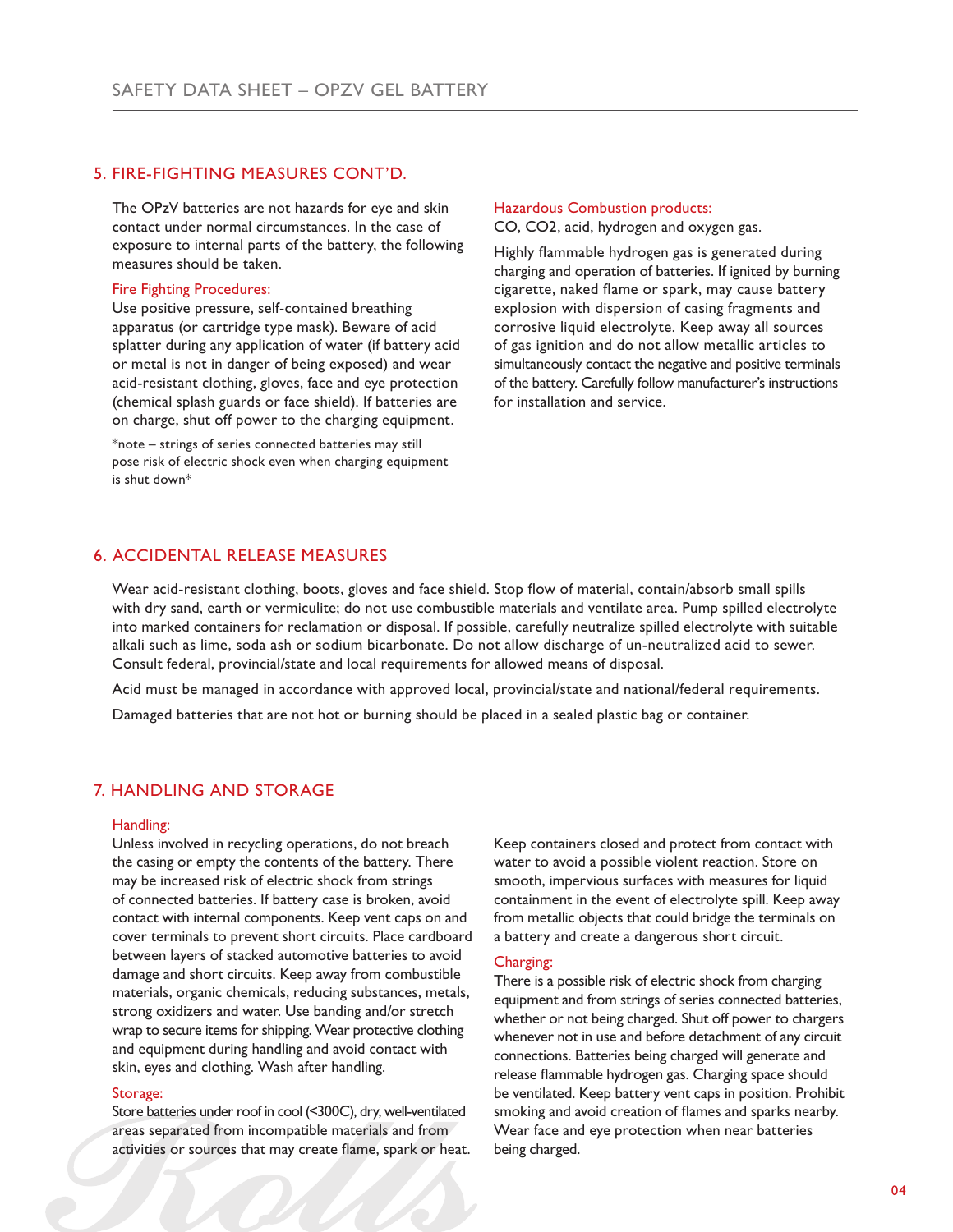# 8. EXPOSURE CONTROLS/PERSONAL PROTECTION

### Exposure Limits (mg/m3)

| <b>CHEMICAL</b>                           | <b>OSHA PEL</b> | NIOSH (US) | <b>ACGIH</b> | <b>OUEBEC PEV</b> | <b>ONTARIO OEL</b> | OEL (EU) |
|-------------------------------------------|-----------------|------------|--------------|-------------------|--------------------|----------|
| Lead and Lead<br>Compounds<br>(inorganic) | 0.05            | 0.05       | 0.05         | 0.05              | 0.05               | 0.15(a)  |
| Sulfuric Acid<br>(Electrolyte)            |                 |            | 0.2          |                   | 0.2                | 0.05(b)  |

(a) As inhalable aerosol (b) Thoracic fraction

### Engineering Controls (Ventilation):

Store and handle in a well-ventilated area. If mechanical ventilation is used, components must be acid-resistant. Charge batteries in areas with adequate ventilation. General dilution ventilation is acceptable.

#### Respiratory Protection:

None required under normal conditions. When concentrations of sulfuric acid mist are known to exceed PEL, use NIOSH or MSHA approved respiratory protection.

### Skin Protection:

If battery case is damaged, use rubber or plastic acidresistant gloves with elbow length gauntlet, acid-resistant clothing, apron and boots.

### Eye Protection:

If battery case is damaged, use chemical splash goggles or face shield.

# 9. PHYSICAL AND CHEMICAL PROPERTIES

The following information is relevant to ingredients only and is only valid when contents are exposed.

| <b>ELECTROLYTE (SULFURIC ACID)</b>         |                                           |  |
|--------------------------------------------|-------------------------------------------|--|
| Physical state, odor<br>and appearance     | Liquid, sharp, pungent<br>odor, colorless |  |
| Solubility in water (w/w)                  | 100%                                      |  |
| Boiling point                              | 203-2400F                                 |  |
| pН                                         | $\sim$ 1 to 2                             |  |
| Evaporation rate<br>(Butyl Acetate $= 1$ ) | Less than I                               |  |
| Lower Explosive Limit (LEL)                | 4.1% (Hydrogen)                           |  |

| ELECTROLYTE (SULFURIC ACID) |                                                            |  |
|-----------------------------|------------------------------------------------------------|--|
| Specific Gravity (H2O = 1)  | Liguid, a 1.215 to 1.350 sharp,<br>pungent odor, colorless |  |
| Vapor Pressure (mm Hg)      | 10                                                         |  |
| Vapor Density (Air = 1)     | Greater than I                                             |  |
| <b>Flash Point</b>          | Below room temperature<br>(as hydrogen gas)                |  |
| % Volatile by Weight        | N/A                                                        |  |
| Upper Explosive Limit (UEL) | 74.2% (Hydrogen)                                           |  |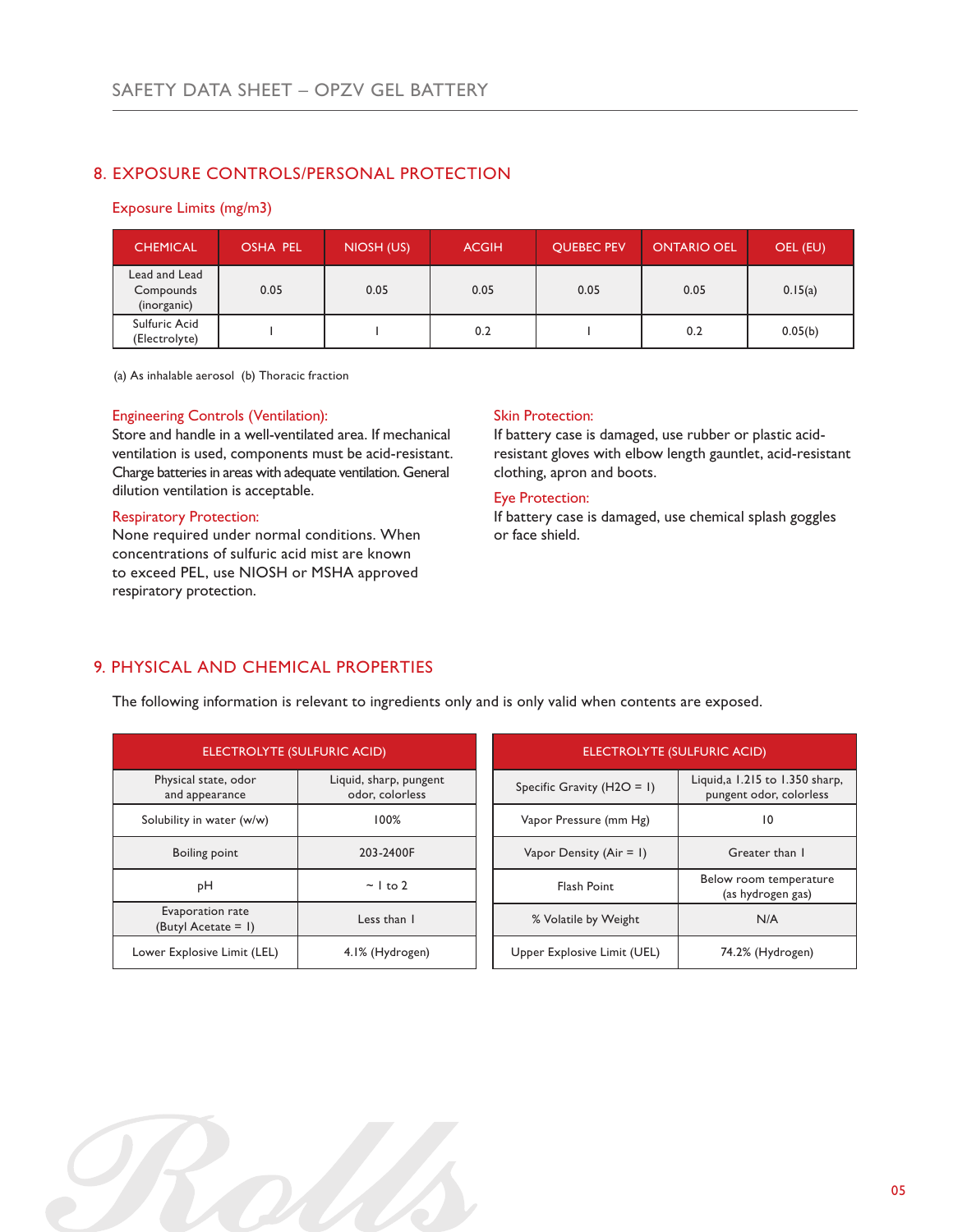# 10. STABILITY AND REACTIVITY

stable unstable

#### Conditions to avoid:

Prolonged overcharge at high current; sources of ignition, heat and open flame; short circuit, water.

#### Incompatibilities: (materials to avoid)

Electrolyte – contact with combustibles and organic materials may cause fire and explosion; also reacts violently with strong reducing agents, metals, sulfur trioxide gas, strong oxidizers and water. Contact with metals may produce toxic sulfur dioxide fumes and may release flammable hydrogen gas.

This product is stable under normal conditions Stability: X at a more contract that a stability: X at a more contract temperature.

> Reactions can generate a great deal of heat as does the dilution of sulfuric acid with water; never add water to acid, acid should always be slowly added to water.

Lead Compounds – avoid contact with strong acids, bases, halides, halogenates, potassium nitrate, permanganate, peroxides, nascent hydrogen and reducing agents.

# Hazardous Decomposition Products:

CO, CO2, acid, hydrogen and oxygen gas

Note: hazardous polymerization will not occur.

# 11. TOXICOLOGICAL INFORMATION

This product does not elicit toxicological properties during routine handling and use.

### Acute Toxicity:

|                             | <b>INHALATION</b>        | ORAL                      |
|-----------------------------|--------------------------|---------------------------|
| Electrolyte (Sulfuric Acid) | $LC_{50}$ rat: 375 mg/m3 | $LD_{50}$ rat: 2140 mg/kg |

#### Routes of entry:

Inhalation, ingestion, skin or eye contact; harmful by all routes of entry.

**Inhalation** – breathing of sulfuric acid vapors or mists may cause severe respiratory irritation.

**Ingestion** – may cause severe irritation of the mouth, throat, esophagus and stomach.

**Skin Contact** – severe irritation, burns, and ulceration.

**Eye Contact** – severe irritation, burns, cornea damage and blindness.

**Effects of Overexposure (Acute)** – severe skin irritation, damage to cornea, upper respiratory irritation.

**Effects of Overexposure (Chronic)** – possible erosion of tooth enamel, inflammation of nose, throat and bronchial tubes.

**Carcinogenicity** – the International Agency for research on Cancer (IARC) has classified "strong inorganic mist containing sulfuric acid" as a Group 1 carcinogen, a substance that is carcinogenic to humans. This classification does not apply to liquid forms of sulfuric acid or sulfuric acid solutions contained within a battery. Inorganic acid mist (sulfuric acid mist) is not generated under normal use of this product. Misuse of the product, such as overcharging, may result in the generation of sulfuric acid mist.

Overexposure to sulfuric acid mist may cause lung damage and aggravate pulmonary conditions. Contact of sulfuric acid with skin may aggravate diseases such as eczema and contact dermatitis.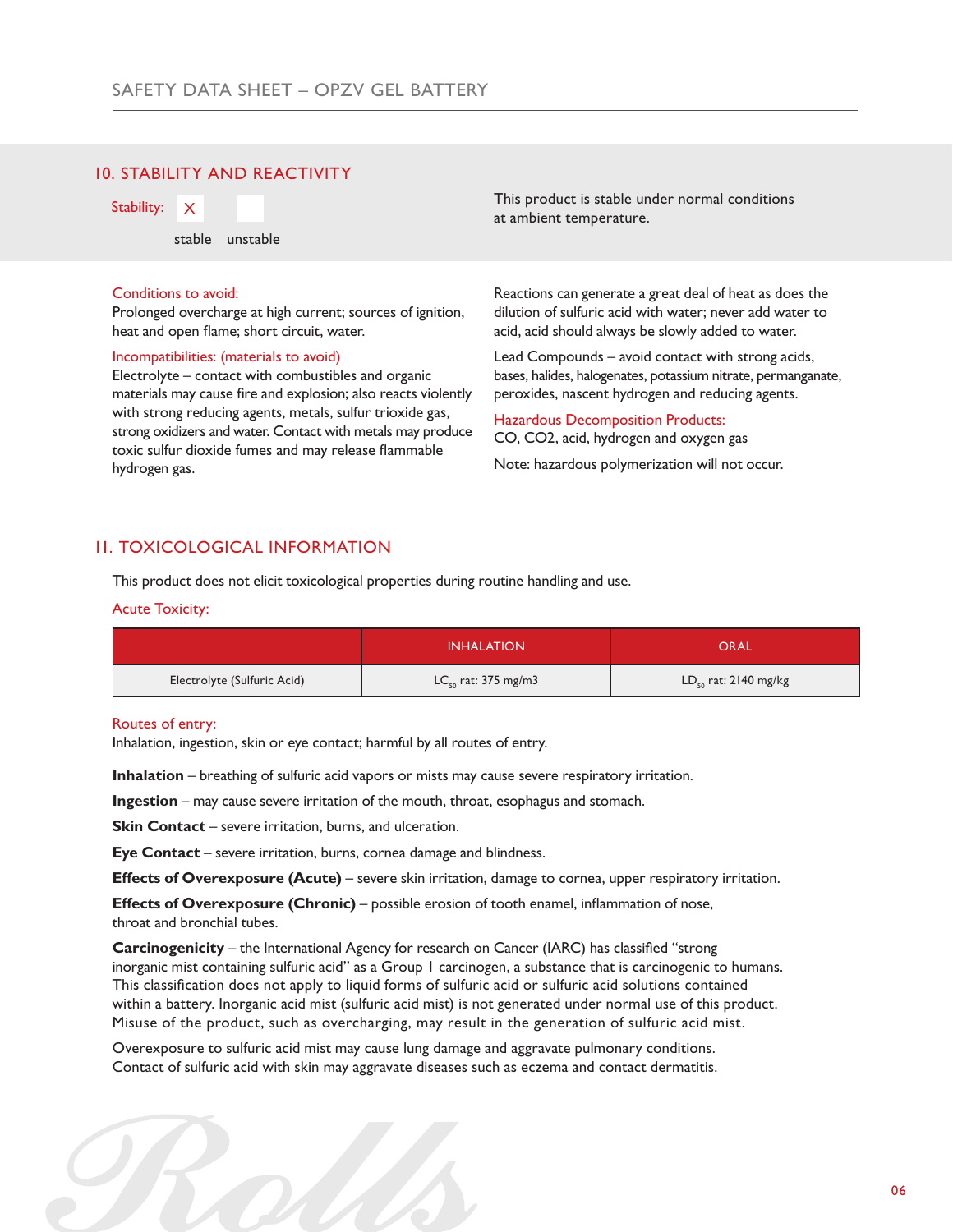# 11. TOXICOLOGICAL INFORMATION CONT'D.

### Acute Toxicity:

|                  | <b>INHALATION</b>                                                    | ORAL                                                                               |
|------------------|----------------------------------------------------------------------|------------------------------------------------------------------------------------|
| Lead (Elemental) | Acute Toxicity Point Estimate =<br>4500 ppmV (based on lead bullion) | Acute Toxicity Estimate $(ATE) =$<br>500 mg/kg body weight (based on lead bullion) |

### Routes of entry:

Hazardous exposure can occur only when product is heated, oxidized or otherwise processed or damaged to create dust, vapor or fume. The presence of nascent hydrogen may generate highly toxic arsine gas.

**Inhalation** – inhalation of lead dust or fumes may cause irritation of upper respiratory tract and lungs

**Ingestion** – acute ingestion may cause abdominal pain, nausea, vomiting, diarrhea and severe cramping; this may lead rapidly to systemic toxicity and must be treated by a physician

**Skin Contact** – not absorbed through the skin

**Eye Contact** – may cause eye irritation

**Effects of Overexposure (Acute)** – symptoms of toxicity include headache, fatigue, abdominal pain, loss of appetite, muscular aches and weakness, sleep disturbances and irritability

**Effects of Overexposure (Chronic)** – Anemia; neuropathy, particularly of the motor nerves, with wrist drop; kidney damage; reproductive changes in males and females. Repeated exposure to lead and lead compounds in the workplace may result in nervous system toxicity. Some toxicologists report abnormal conduction velocities in persons with blood lead levels of 50µg/100mL or higher. Heavy lead exposure may result in central nervous system damage, encephalopathy and damage to the blood-forming (hematopoietic) tissues.

**Carcinogenicity** – listed by International Agency for Research on Cancer (IARC) as Group 2A, likely in animals at extreme doses. This is approximately equivalent to GHS Category 1B. Proof of carcinogenicity in humans is currently lacking.

Overexposure to lead and its compounds can aggravate some forms of kidney, liver and neurologic diseases.

All heavy metals, including the hazardous ingredients in this product, are taken into the body primarily by inhalation and ingestion. Most inhalation problems can be avoided by adequate precautions such as ventilation and respiratory protection covered in Section 8.

Follow good personal hygiene to avoid inhalation and ingestions: wash hands, face, neck and arms thoroughly before eating, drinking, smoking or leaving the work site. Keep contaminated clothing out of non-contaminated areas, or wear cover clothing when in such areas. Restrict the use and presence of food, tobacco and cosmetics to non-contaminated areas.

Work clothes and work equipment used in contaminated areas must remain in designated areas and never taken home or laundered with personal non-contaminated clothing. This product is intended for industrial use only and should be isolated from children and their environment.

The 19th Amendment to EC Directive 67/548/EEC classified lead compounds, but not lead in metal form, as possibly toxic to reproduction. Risk phrase 61: May cause harm to the unborn child, applies to lead compounds, especially soluble forms.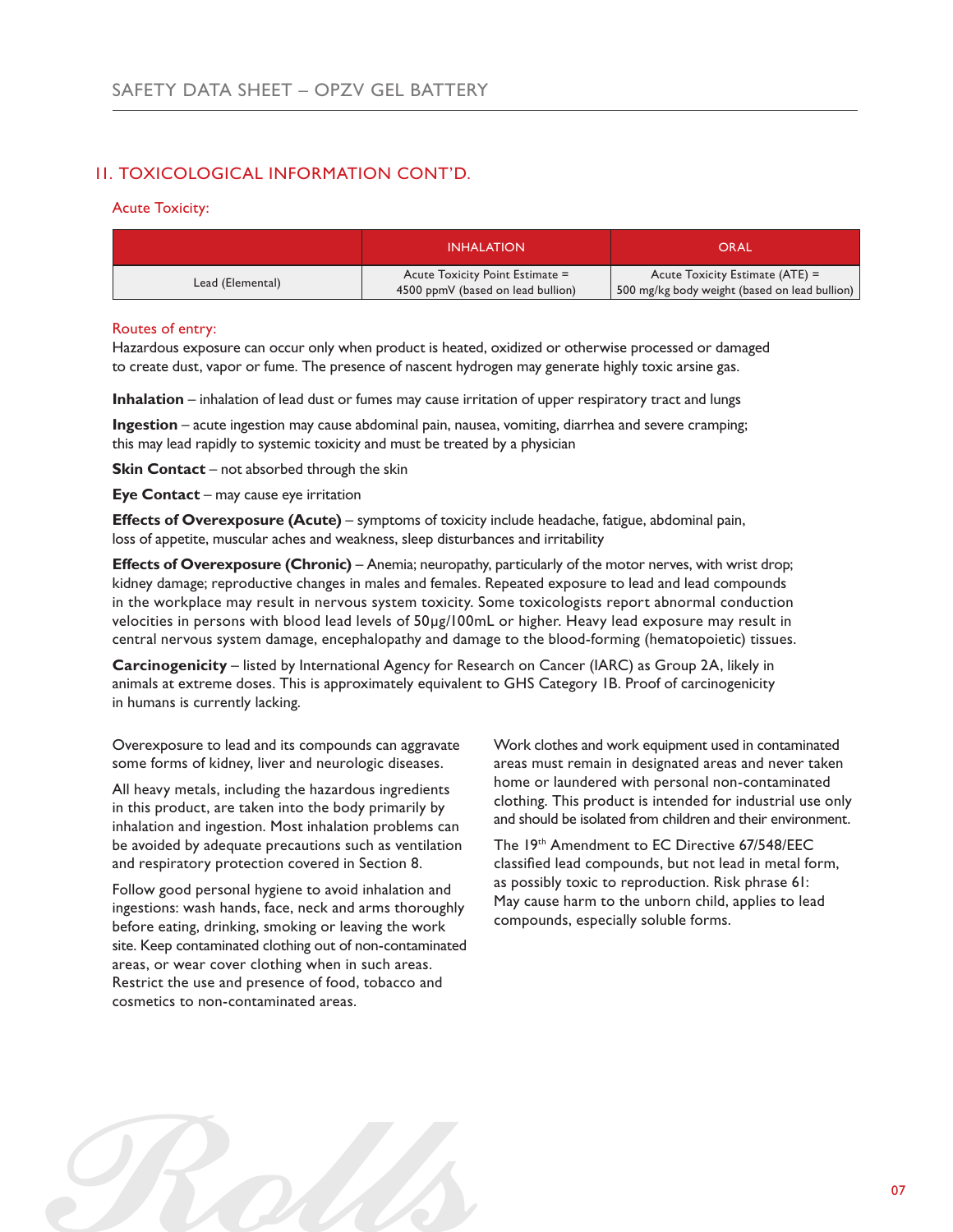# 12. ECOLOGICAL INFORMATION

Lead is very persistent in soil and sediment, however there is no data on environmental degradation. The mobility of metallic lead between ecological compartments is slow. Bioaccumulation of lead occurs in aquatic and terrestrial animals and plants but little bioaccumulation occurs through the food chain. (most studies include lead compounds and not elemental lead).

### Aquatic Toxicity:

| Sulfuric Acid | 24 hr LC50, freshwater fish<br>(Brachydanio rerio) | $82 \text{ mg/L}$               |
|---------------|----------------------------------------------------|---------------------------------|
| Sulfuric Acid | 96 hr LOEC, freshwater fish<br>(Cyprinus carpio)   | $22 \text{ mg/L}$               |
| Lead          | 48 hr LC50<br>(modeled for aquatic invertebrates)  | <1 mg/L (based on lead bullion) |

## 13. DISPOSAL CONSIDERATIONS

Consult national/federal, provincial/state and local regulations for allowed means of disposal.

### Spent batteries:

Send to secondary lead smelter for recycling; spent leadacid batteries are not regulated as hazardous waste when the requirements of 40 CFR Section 266.80 are met; spilled sulfuric acid is a characteristic hazardous waste; EPA hazardous waste number D002 (corrosivity) and D008 (lead).

Electrolyte: place neutralized slurry into sealed acidresistant containers and dispose of as hazardous waste, as applicable. Large water diluted spills, after neutralization and testing, should be managed in accordance with local, provincial/state and national/federal requirements.

Following local, provincial/state and national/federal regulations applicable to end of life characteristics will be the responsibility of the end user.

## 14. TRANSPORT INFORMATION

All OPzV batteries do not need to be transported and shipped as fully regulated Class 8 Corrosive hazardous materials / dangerous goods when tested, packaged and marked in accordance with the following regulations as they meet test and specification requirements for 'non-spillable' designation and are identified as 'battery, electric storage, non-spillable'.

### DOT: 49 CFR 173.159(f) and 49 CFR 173.159a

The batteries are exempted from regulation as they have been tested in accordance with the vibration and pressure differential tests found in 49 CFR 173.159(f) and 'rupture test' found at 49 CFR 173.159a

- batteries must be protected against short circuits and securely packaged in accordance with 49 CFR 173.159a
- the batteries and outer packaging must be plainly and durably marked NON-SPILLABLE BATTERY or NON-SPILLABLE as required by 49 CFR 173.159a

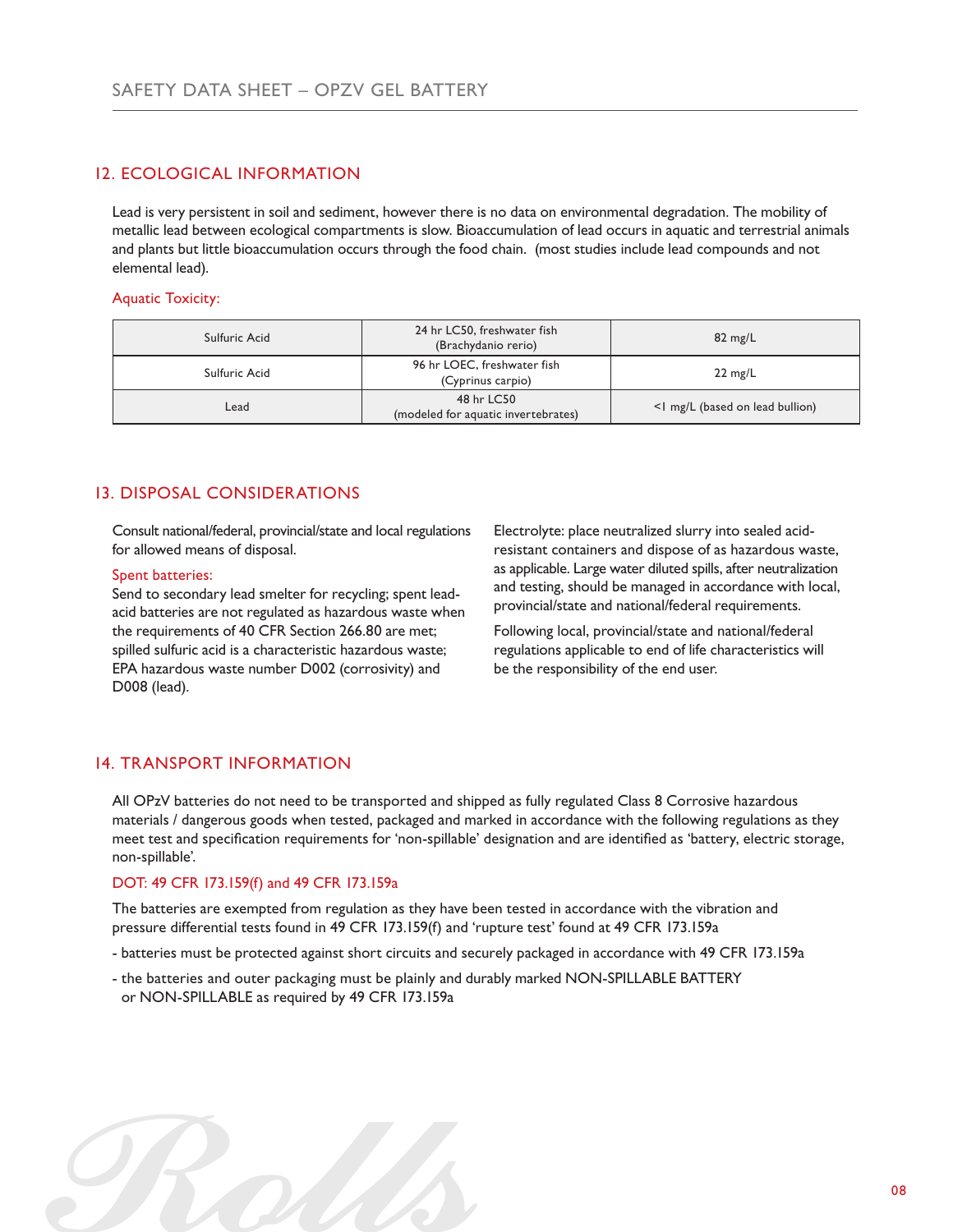# 14. TRANSPORT INFORMATION CONT'D.

#### IATA: packing Instruction 872 and Special Provision A67

The batteries are exempted from regulation as they have been tested in accordance with the vibration and pressure differential tests found in Packing Instruction 872 and 'rupture test' found in Special Provision A 67 of the International Air Transport Association (IATA) Dangerous Goods Regulations.

- batteries must be protected against short circuits and securely packaged in accordance with Special Provision A67
- batteries and their outer packaging must be plainly and durably marked NON-SPILLABLE BATTERY or NON-SPILLABLE
- the words 'not restricted' and 'Special Provision A67' must be included in the description of the substance on the air waybill when an air waybill is issued

### IMDG: Special Provision 238.1 and 238.2

The batteries are exempted from regulation as they have been tested in accordance with the vibration and pressure differential tests and 'rupture test' found in Special Provision 238.1 and 238.2

- batteries and their outer packaging must be plainly and durably marked NON-SPILLABLE BATTERY or NON-SPILLABLE
- batteries must be protected against short circuits and securely packaged in accordance with Special Provision 238.1 and 238.2

IF the regulation listed above are not met then 'batteries, non-spillable' (UN2800) are regulated as Class 8 Corrosive hazardous materials/dangerous goods by DOT, IATA and IMDG.

### 15. REGULATORY INFORMATION

This product has been classified in accordance with the hazard criteria of the Controlled Products regulations (CPR) and the SDS contains all information required by Controlled Products Regulations.

Distribution within Canada to follow Canadian Controlled Product Regulations (CPR) 24(1) and 24(2).

Lead-acid batteries do NOT meet the OSHA definition of an 'article' (US EPA, Oct 1998). The lead and acid that compose these batteries must be included when determining the various thresholds for these EPCRA (Emergency Planning & Community Right-to-Know Act) section regulations. The acid in lead-acid batteries is sulfuric acid, which is an Extremely Hazardous Substance (EHS). The following table outlines the applicable EPCRA sections and their respective thresholds for sulfuric acid:

| <b>EPCRA SECTIONS</b>                             | <b>THRESHOLDS</b>  |
|---------------------------------------------------|--------------------|
| 302 – Emergency Planning Notification             | $TPQ \ge 1000$ lbs |
| 304 – Emergency Release Notification              | $RQ \ge 1000$ lbs  |
| 311 - MSDS Reporting                              | $*TPQ \ge 500$ lbs |
| 312 - Chemical Inventory Reporting (i.e. Tier II) | $*TPQ \ge 500$ lbs |

\* The reporting threshold for sulfuric acid is ≥ the designated TPQ (Threshold Planning Quantity) or 500 lbs, whichever is less.